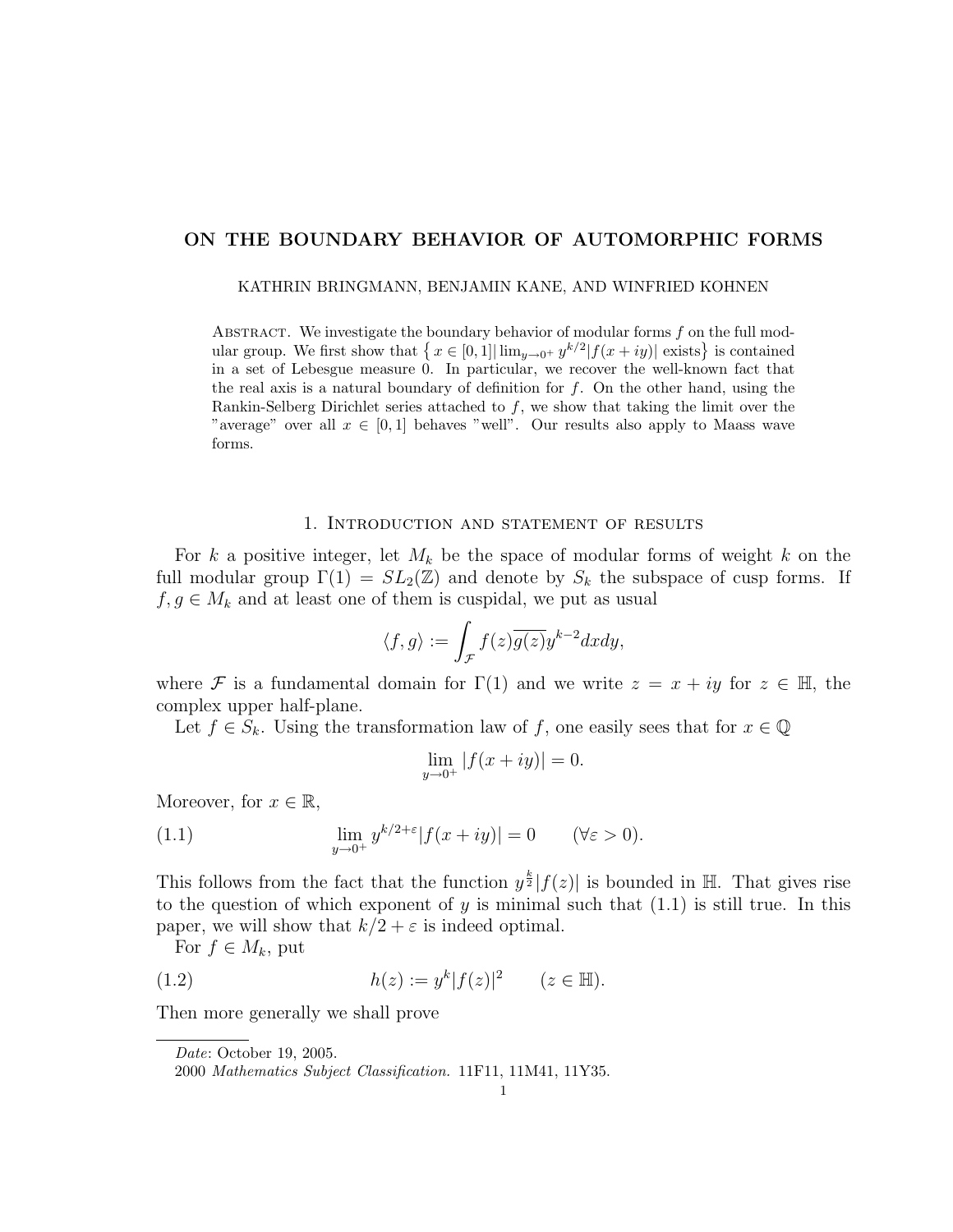**Theorem 1.1.** Let  $f \in M_k$ ,  $f \neq 0$ . Then the set

$$
S:=\{x\in[0,1]|\lim_{y\to 0^+}h(x+iy)\,\;exists\}
$$

is contained in a set of Lebesgue measure 0.

Remark. With Theorem 1.1, we slightly improve upon a result of [11] in which the author states the nonexistence of the limit

$$
\lim_{y \to 0^+} f(x+iy)
$$

under certain conditions on x and f (see also [7] and [8]).

Clearly, from Theorem 1.1 we obtain the following well-known result.

**Corollary 1.2.** If  $f \neq 0$  is in  $M_k$ , then f cannot be analytically continued to the real line.

Next we show that the limit behaves at least "well" in average which we describe in the following. For  $f, g \in M_k$  and  $y \in \mathbb{R}^+$ , let us define

(1.3) 
$$
H_{f,g}(y) := y^k \int_{[0,1]} f(x+iy) \cdot \overline{g(x+iy)} dx.
$$

Remark. This function also plays an important role in the "Semi-Hull" problem in the more general context of Siegel modular forms (cf. [4]).

As an example, let us consider  $f = \Delta$ , where

$$
\Delta(z) := q \prod_{n=1}^{\infty} (1 - q^n)^{24} \qquad (q = e^{2\pi i z})
$$

is the usual  $\Delta$ -function in  $S_{12}$ . Computational evidence, obtained using MAGMA, suggests that

$$
\lim_{y \to 0^+} \left( y^{12} \int_0^1 |\Delta(x+iy)|^2 dx \right) \approx 9.886 \times 10^{-7}.
$$

Observe that

$$
9.886 \times 10^{-7} \approx \frac{\|\Delta\|^2}{V(\mathcal{F})},
$$

where  $V(\mathcal{F}) = \frac{\pi}{3}$  is the volume of  $\mathcal{F}$ .

This example illustrates a general phenomenon which describes the asymptotic behavior of the *m*-th derivative of  $H_{f,g}(y)$  as  $y \to 0^+$ .

**Theorem 1.3.** If  $f, g \in M_k$ , with f or g in  $S_k$ , then we have

$$
\lim_{y \to 0^+} H_{f,g}^{(m)}(y) = \begin{cases} V(\mathcal{F})^{-1} \cdot \langle f, g \rangle & \text{if } m = 0, \\ 0 & \text{otherwise.} \end{cases}
$$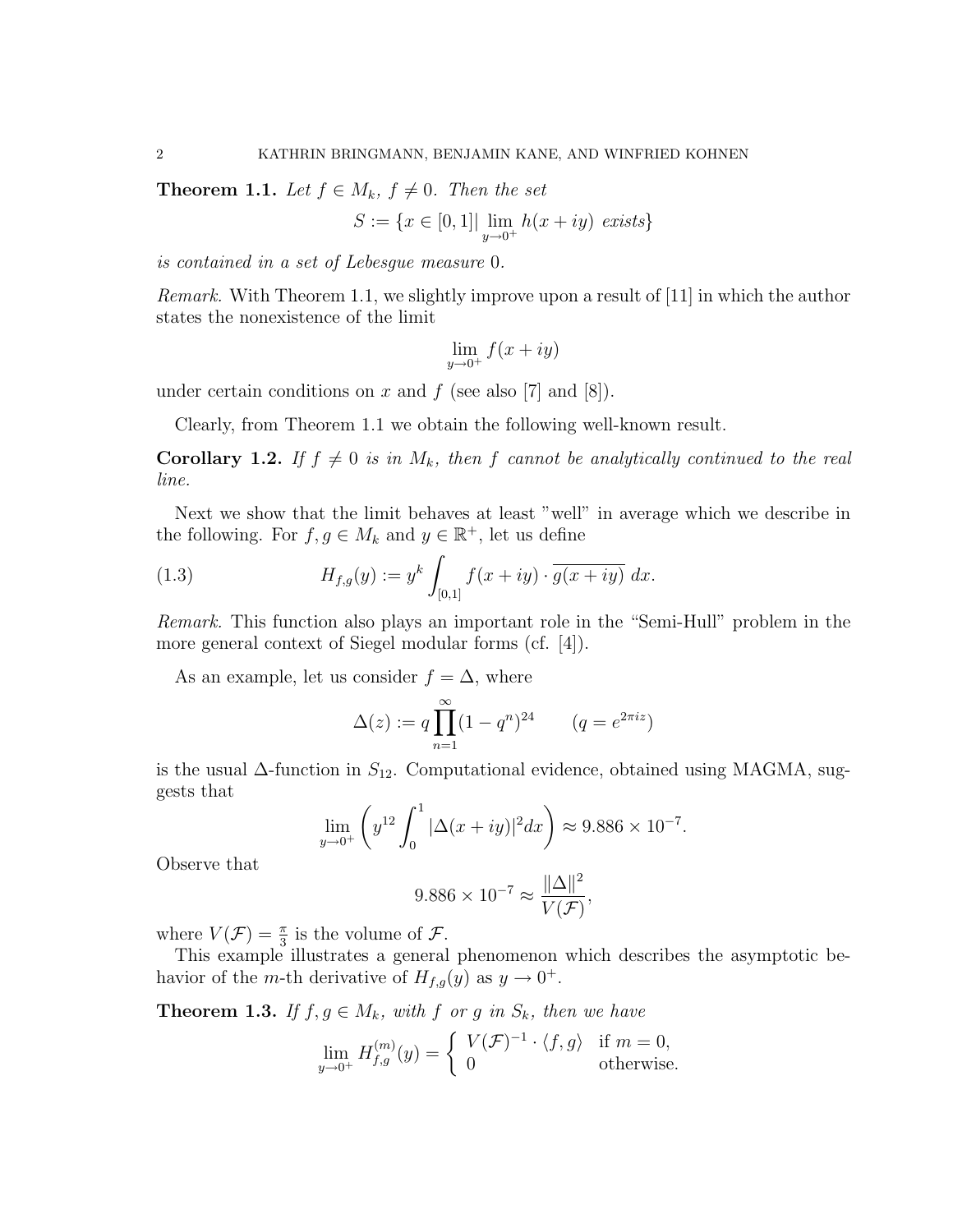Remark. The case  $m = 0$  of Theorem 1.3 can be interpreted as a "limit formula." It gives the value of the Petersson inner product as the limiting value of a single integral. This is of computational value since as is well known and will be recalled below one can write  $H_{f,q}(y)$  as a sum just depending on the Fourier coefficients of f and g.

**Theorem 1.4.** If  $f, g \in M_k \setminus S_k$ , then we have

$$
\lim_{y \to 0^+} H_{f,g}(y) = \infty.
$$

Remark. The results of this section are also valid for Maass wave forms (mutatis mutandis for the proofs). They can also be generalized to modular forms on congruence subgroups, modular forms of half integral weight, and Hilbert or Siegel modular forms.

## Acknowledgements

The authors are grateful to C. Poor, K. Ono, J. Rouse, F. Shahidi, and T. Yang for their helpful comments.

#### 2. Basic facts about modular forms and Dirichlet series.

For general information about Dirichlet series and modular forms, we refer the reader to [1, 2, 3].

Since  $M_k = \{0\}$  for k odd or  $k < 4$ , we may assume in the following that  $k \geq 4$  is an even integer. In this case, we define the Eisenstein series

$$
E_k(z) := \sum_{M \in \Gamma/\Gamma_{\infty}} (cz + d)^{-k},
$$

where  $\Gamma_{\infty} := \{ \pm \left( \begin{smallmatrix} 1 & n \\ 0 & 1 \end{smallmatrix} \right) | n \in \mathbb{Z} \}.$  Recall that  $\langle f, E_k \rangle = 0$  for  $f \in S_k$ .

For  $f, g \in M_k$  with Fourier coefficients  $a_f(n)$  and  $a_g(n)$ , respectively, we define the Rankin-Selberg convolution

(2.1) 
$$
D_{f,g}(s) := \sum_{n=1}^{\infty} a_f(n) \cdot \overline{a_g(n)} \cdot n^{-s} \qquad (\text{Re}(s) > 2k - 1).
$$

We set

$$
\mathcal{D}_{f,g}(s) := (2\pi)^{-2s} \cdot \Gamma(s) \cdot \Gamma(s+1-k) \cdot \zeta(2s+2-2k) \cdot D_{f,g}(s).
$$

Then we have the following (cf. [2])

**Theorem 2.1.** If  $f, g \in M_k$ , then the function  $\mathcal{D}_{f,q}(s)$  has meromorphic continuation to the entire complex plane. Moreover,

$$
\mathcal{D}_{f,g}(s) - \sum_{s' \text{ all poles}} \frac{\text{Res}_{s=s'}(\mathcal{D}_{f,g}(s))}{s-s'}
$$

is bounded in vertical strips and the functional equation

$$
(2.2) \t\t\t \mathcal{D}_{f,g}(2k-1-s) = \mathcal{D}_{f,g}(s)
$$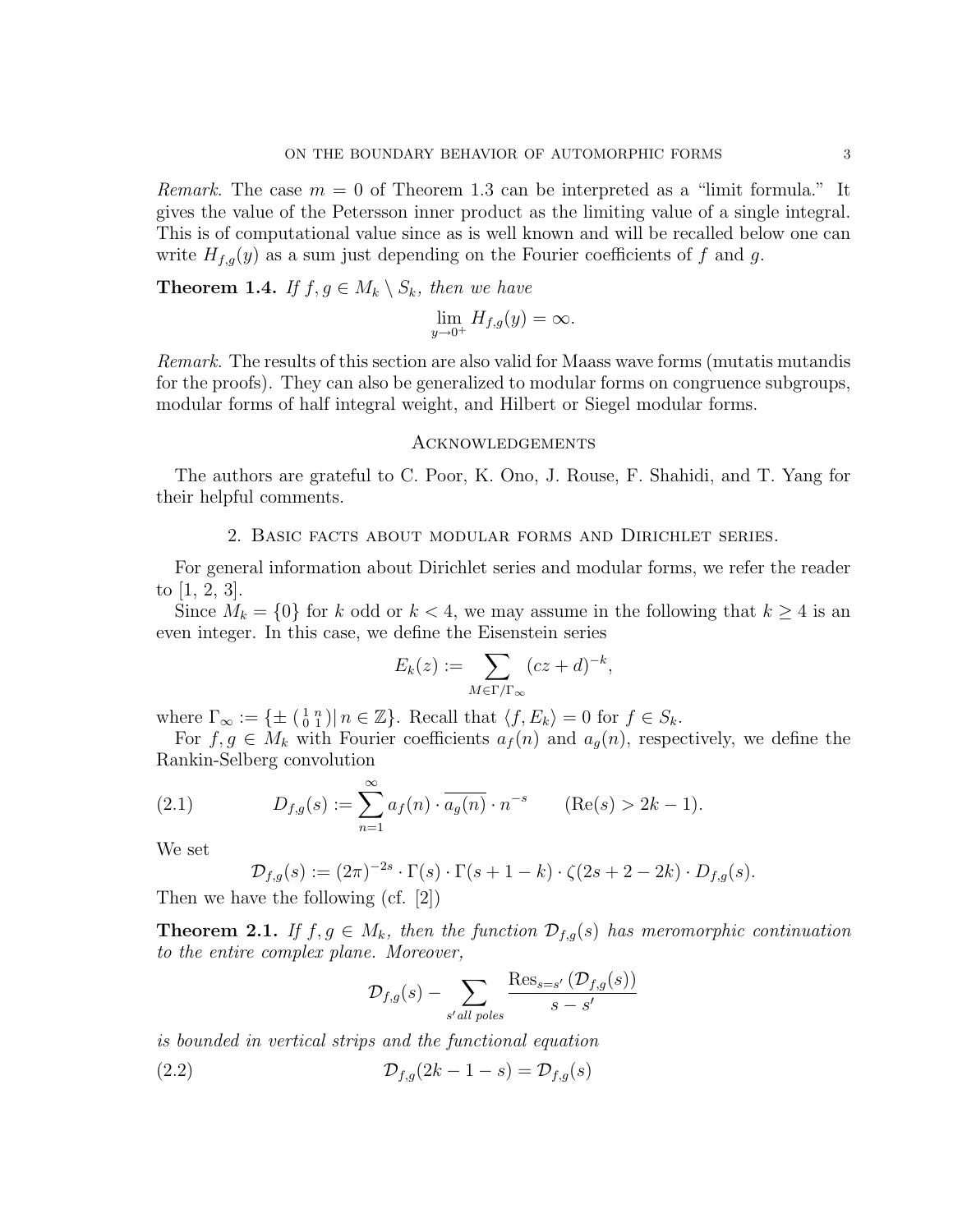is valid. If either f or g is in  $S_k$ , then  $\mathcal{D}_{f,g}(s)$  has at most possible simple poles at  $s = k$ and  $s = k - 1$  with residues  $\frac{\pi^{1-k}}{2}$  $rac{a_{1-k}}{2} \langle f, g \rangle$  and  $-\frac{\pi^{1-k}}{2}$  $\frac{1}{2} \langle f, g \rangle$ , respectively.

The function  $\mathcal{D}_{E_k,E_k}(s)$  has simple poles exactly at  $s=0, s=k-1, s=k,$  and  $s = 2k - 1$ .

## 3. Proof of Theorem 1.1

For the proof of Theorem 1.1, we show the following

**Lemma 3.1.** Let  $f \in M_k$ ,  $f \neq 0$ , and define h by (1.2). Let  $\zeta = [a_0; a_1, a_2, \dots] \in \mathbb{R}$ be an infinite continued fraction (in the usual notation) such that the  $a_n$  are unbounded. Then there exist sequences  $z_n = \zeta + iy_n$  and  $w_n = \zeta + i u_n$   $(n \in \mathbb{N})$  with  $z_n \to \zeta$ ,  $w_n \to \zeta(n \to \infty)$  such that:

(i)  $h(z_n)$  converges to a nonzero constant,

(ii)  $h(w_n)$  converges either to 0 or  $\infty$ , depending on whether  $f \in S_k$  or not.

Remark. Similar techniques as in the proof of Lemma 3.1 where used in [7], [8], and [11].

*Proof.* The proof of Lemma 3.1 depends on the following well-known formula (see e.g. [5])

(3.1) 
$$
\frac{1}{q_l^2(a_{l+1}+2)} < \left|\zeta - \frac{p_l}{q_l}\right| \le \frac{1}{q_l^2 a_{l+1}},
$$

where as usual,  $\frac{p_l}{q_l}$  is the *l*-th convergent of  $\zeta$ . From the assumptions of Lemma 3.1, we find that

$$
q_{n_j}^2 \left| \zeta - \frac{p_{n_j}}{q_{n_j}} \right| \to 0
$$

for some subsequence  $n_j$ .

Set  $y_{n_j} := \frac{1}{c \cdot q_{n_j}^2}$ , where  $c > 0$  is chosen such that  $f(x + ic) \neq 0$ . Our assumption on the sequence  $a_n$  implies that  $\zeta$  is irrational, hence  $q_n$  goes to infinity and so  $z_{n_j}$   $(j \to \infty)$ tends to  $\zeta$ . Applying the modular transformation  $M_{n_j} := \begin{pmatrix} * & * \\ q_{n_j} & -p_{n_j} \end{pmatrix}$  and using the invariance of h under  $\Gamma(1)$  we conclude that  $h(z_{n_j})$   $(j \to \infty)$  converges to a non-zero constant.

Next we let  $u_{n_j} := \left| \zeta - \frac{p_{n_j}}{q_{n_j}} \right|$  $q_{n_j}$ . Clearly  $w_{n_j} \to \zeta (j \to \infty)$ . Applying again  $M_{n_j}$  gives

$$
h(w_{n_j}) = \left| \zeta - \frac{p_{n_j}}{q_{n_j}} \right|^{-k} q_{n_j}^{-2k} \left| f\left( \zeta + \frac{i}{2q_{n_j}^2 |\zeta - p_{n_j}/q_{n_j}|} \right) \right|^2
$$

and so one can easily see using standard estimates for modular forms and (3.1) that  $h(w_{n_j})$  goes either to 0 or to  $\infty$  depending on whether  $f \in S_k$  or not.

From Lemma 3.1, we directly obtain Theorem 1.1 since the set of all  $\zeta$  that satisfy the assumptions of Lemma 3.1 contains the set of continued fractions in which every finite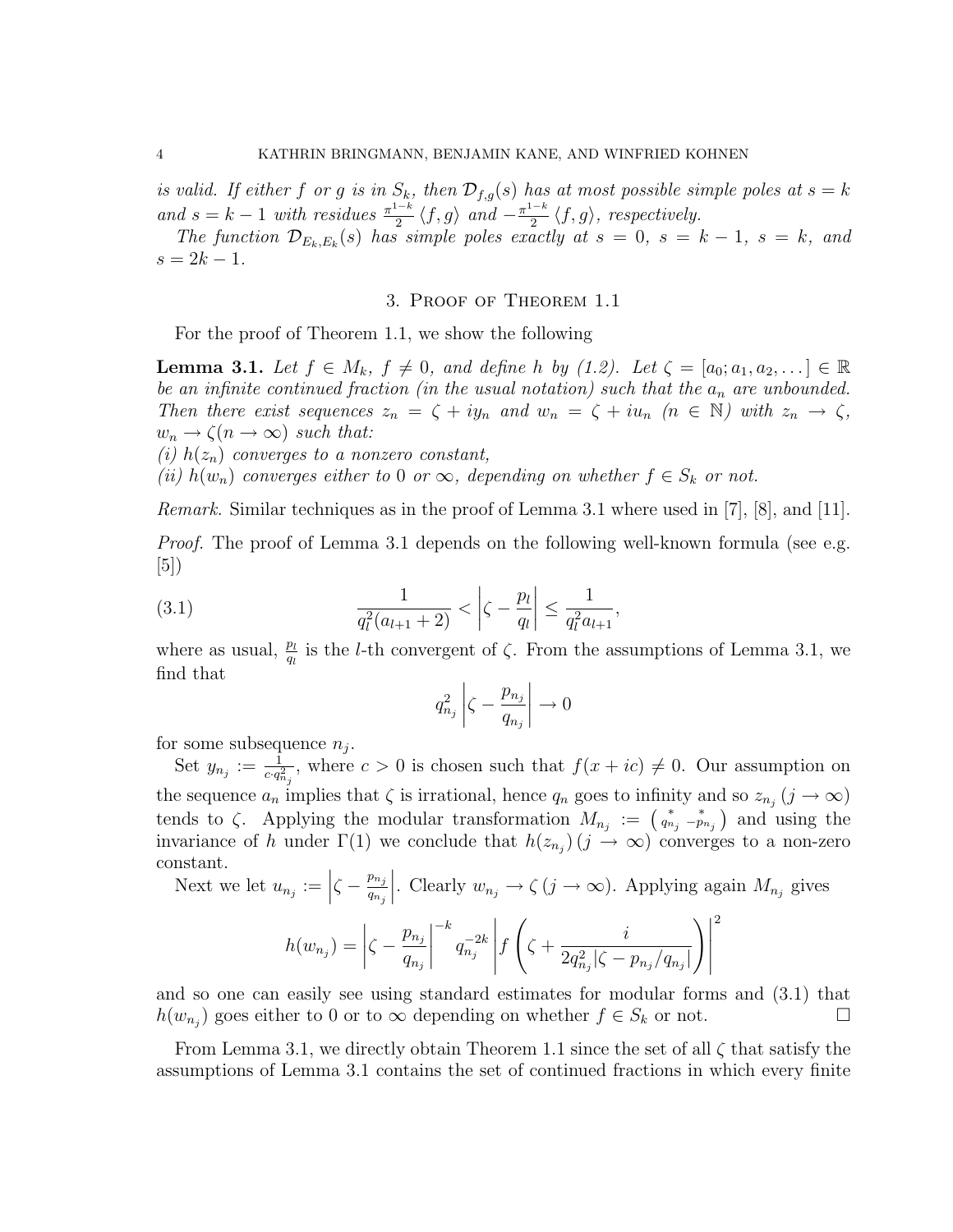sequence of integers occurs. Myrberg shows in [9] and [10] that the latter is measurable and has full measure. Hence its intersection with the interval [0.1] has measure 1.

### 4. Proof of Theorem 1.3

Clearly, if  $f, g \in M_k$  with Fourier coefficients  $a_f(n)$  and  $a_g(n)$ , respectively, then we have

(4.1) 
$$
H_{f,g}(y) = y^k \sum_{n \in \mathbb{N}_0} a_f(n) \cdot \overline{a_g(n)} \cdot e^{-4\pi ny}.
$$

Indeed, we insert the Fourier expansions of f and q into  $(1.3)$  and interchange summation and integration (which is allowed due to the local uniform convergence of the Fourier expansions of  $f$  and  $g$ ) to get

$$
H_{f,g}(y) = y^k \cdot \sum_{n,m \in \mathbb{N}_0} a_f(n) \cdot \overline{a_g(m)} \cdot e^{-2\pi y(n+m)} \int_{[0,1]} e^{2\pi i(n-m)x} dx.
$$

Using the fact that the integral vanishes unless  $n = m$ , in which case it equals 1, gives us identity  $(4.1)$ .

*Proof of Theorem 1.3.* To prove Theorem 1.3, we take the m-th derivative of  $(4.1)$ ,

$$
H_{f,g}^{(m)}(y) = \sum_{j=0}^{m} {m \choose j} \cdot [k]_{m-j} \cdot (-4\pi)^j \cdot y^{k-m+j} \sum_{n>0} a_f(n) \cdot \overline{a_g(n)} \cdot n^j \cdot e^{-4\pi ny},
$$

where, for  $x \in \mathbb{R}$ ,

$$
[x]_j := \prod_{i=1}^j (x - j + i).
$$

For  $y \in \mathbb{R}^+$  we set

$$
G_{f,g,j}(y) := \sum_{n>0} a_f(n) \cdot \overline{a_g(n)} \cdot n^j \cdot e^{-4\pi ny}.
$$

**Lemma 4.1.** If  $f, g \in M_k$ , with f or g in  $S_k$ , then we have

$$
G_{f,g,j}(y) = \frac{[k+j-1]_j}{(4\pi)^j} \cdot \frac{3}{\pi} \langle f, g \rangle y^{-j-k} + F_{f,g,j}(y),
$$

where for  $y \in \mathbb{R}^+$  we put

$$
F_{f,g,j}(y) := y^{-2k+1-j} \cdot (4\pi)^{-j} \cdot \pi^{2k-1} \cdot \frac{1}{2\pi i} \int_{c-i\infty}^{c+i\infty} \frac{\Gamma(2k+j-1-s) \mathcal{D}_{f,g}(s) y^s}{\pi^s \Gamma(2k-1-s) \Gamma(k-s) \zeta(2k-2s)} ds,
$$

with c a sufficiently large positive constant.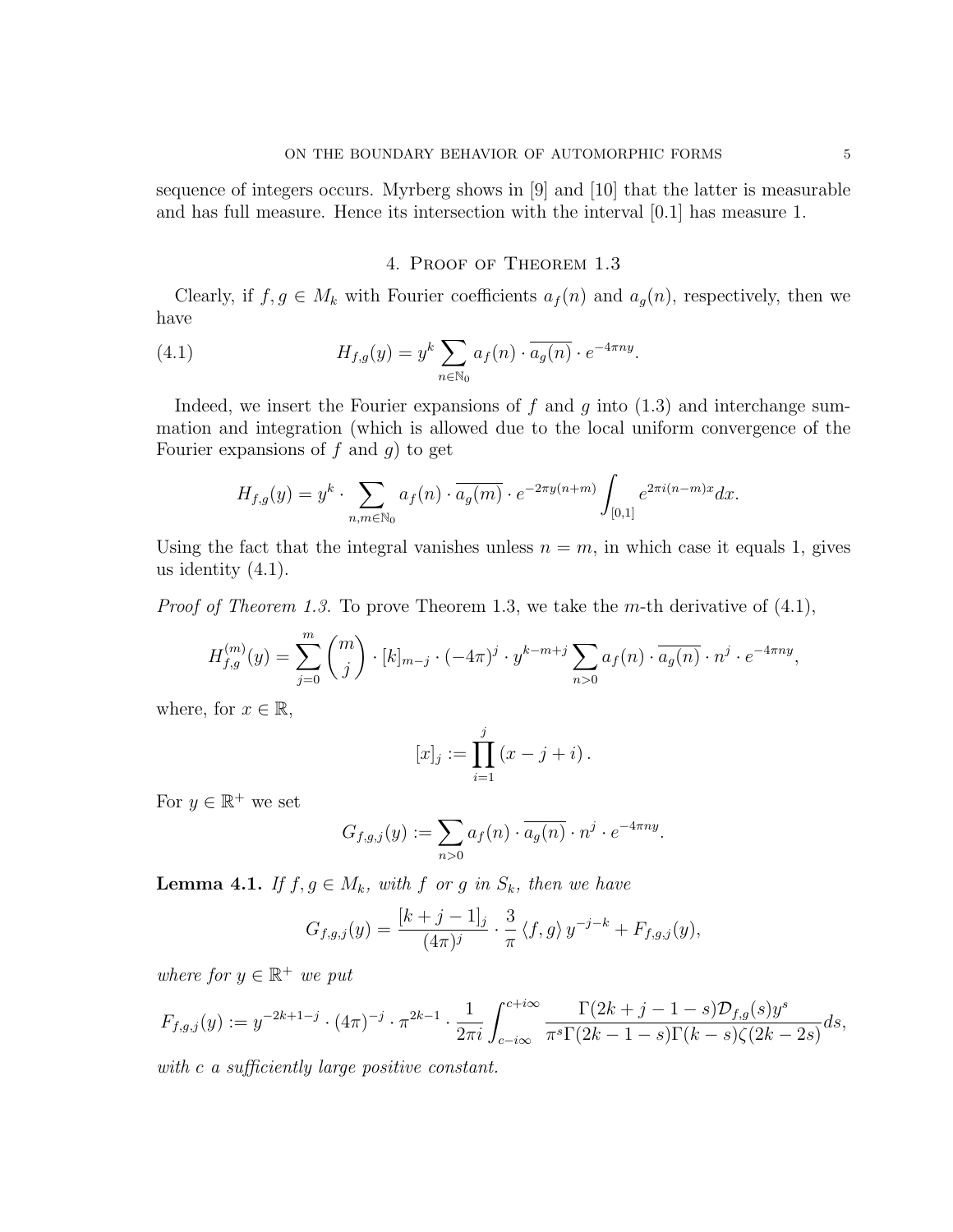*Proof.* For  $\text{Re}(s)$  sufficiently large, by taking the Mellin transform, we obtain

$$
\int_0^\infty G_{f,g,j}(t) \cdot t^s \frac{dt}{t} = (4\pi)^{-s} \cdot \Gamma(s) \cdot D_{f,g}(s-j)
$$

and hence by Mellin inversion and a change of variables

$$
G_{f,g,j}(y) = \frac{1}{2\pi i} \int_{c-i\infty}^{c+i\infty} (4\pi)^{-s} \cdot \Gamma(s) \cdot D_{f,g}(s-j) \cdot y^{-s} ds
$$
  
= 
$$
(4\pi)^{-j} y^{-j} \cdot \frac{1}{2\pi i} \int_{c-j-i\infty}^{c-j+i\infty} (4\pi)^{-s} \cdot \Gamma(s+j) \cdot D_{f,g}(s) \cdot y^{-s} ds,
$$

where  $c > 0$  is sufficiently large.

We substitute  $s \mapsto 2k - 1 - s$  and then shift the line of integration to the right. Using Theorem 2.1 and the fact that the integrand is of rapid decay if the imaginary part is large, we then deduce in the usual way the identity claimed.

 $\Box$ 

 $\Box$ 

From Lemma 4.1, we obtain

$$
H_{f,g}^{(m)}(y) = y^{-m} \cdot \frac{3}{\pi} \cdot \langle f, g \rangle \cdot \sum_{j=0}^{m} {m \choose j} [k]_{m-j} \cdot [k+j-1]_j \cdot (-1)^j
$$
  
+ 
$$
\sum_{j=0}^{m} {m \choose j} [k]_{m-j} \cdot (-4\pi)^j \cdot y^{k-m+j} \cdot F_{f,g,j}(y).
$$

Since we can choose c sufficiently large in the definition of  $F_{f,q,j}(y)$ , the second summand vanishes for  $y \to 0^+$ . Here we are allowed to interchange limit and integration since the integrand (without the factor  $y^s$ ) in the definition of  $F_{f,g,j}(y)$  is absolutely convergent. Now Theorem 1.3 follows using that

$$
\sum_{j=0}^{m} {m \choose j} [k]_{m-j} \cdot [k+j-1]_j \cdot (-1)^j
$$

equals zero unless  $m = 0$ , in which case it equals 1.

*Proof of Theorem 1.4.* To prove Theorem 1.4, we write  $f, g \in M_k$  as  $f = f_1 + c_1 E_k$ ,  $g = g_1 + c_2 E_k$  with  $f_1, g_1 \in S_k$  and  $c_1, c_2 \in \mathbb{C} \setminus \{0\}$ . Clearly, we have

$$
H_{f,g}(y) = H_{f_1,g_1}(y) + \overline{c_2}H_{f_1,E_k}(y) + c_1H_{E_k,g_1}(y) + c_1\overline{c_2}H_{E_k,E_k}(y).
$$

Thus, due to Theorem 1.3, we may assume  $f = g = E_k$ . The proof of Theorem 1.4 follows easily from the following Lemma.